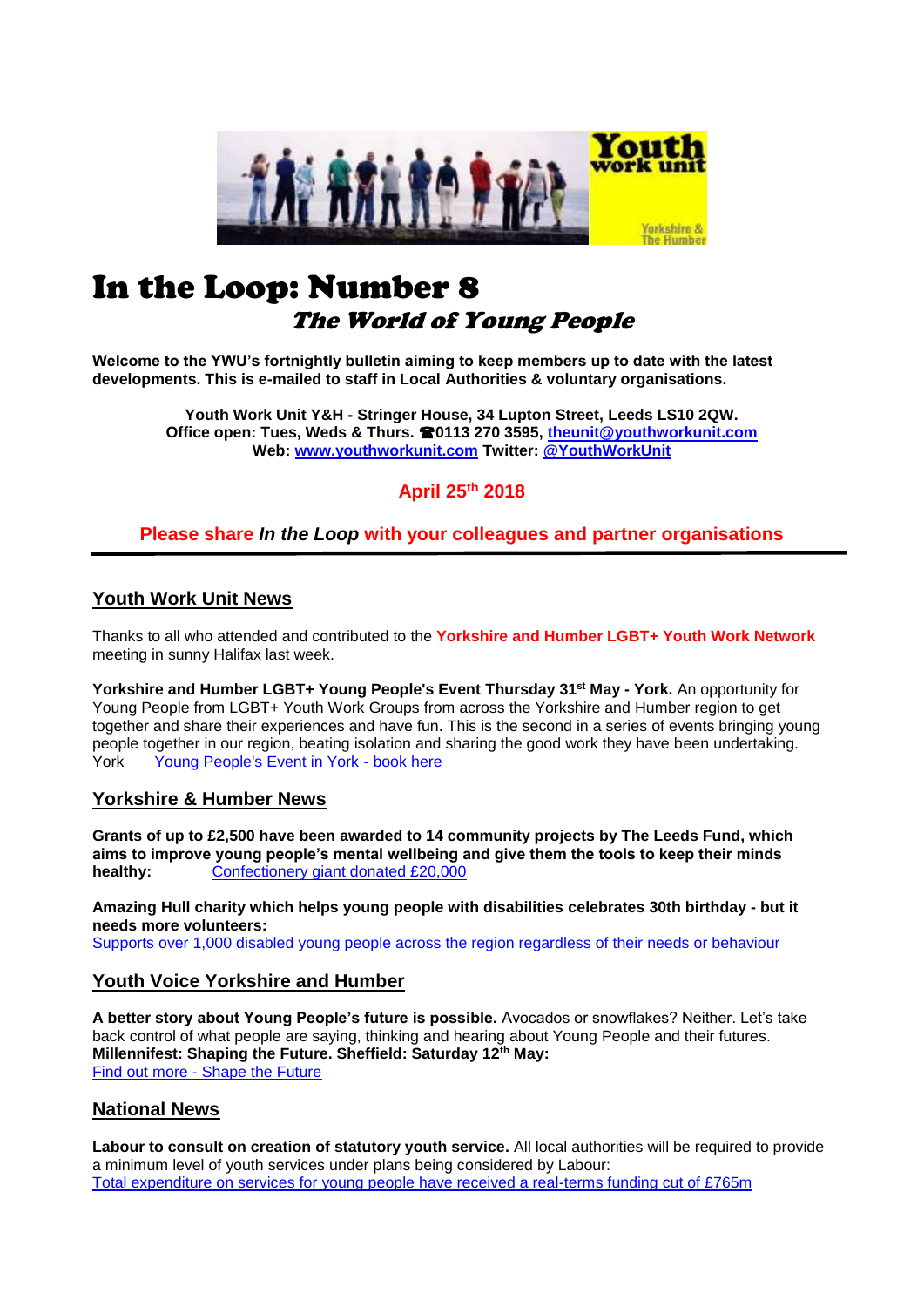**Labour's policy to give free bus travel to under-25s could save young people up to £1,000 a year:** [Jeremy explains](https://t.co/7aUkEd3iiV)

**Do young people really struggle with traditional analogue clocks with hands?** That's the claim in a debate between teachers - with suggestions that digital clocks are being installed in exam halls for teenagers:

["Young people are much more familiar with seeing the time in a digital format"](http://www.bbc.co.uk/news/education-43882847) 

**Britain may regulate young people's use of social media.** Britain's health minister Jeremy Hunt threatened to impose new regulations on social media firms unless they did more to protect young people using their services: ["Groups "turning a blind eye" to the effect social media had on children's well-being"](https://uk.reuters.com/article/britain-socialmedia/britain-may-regulate-young-peoples-use-of-social-media-minister-idUKL8N1RZ09A)

**Tate launches £5 art exhibition tickets for young people.** Tate Collective aims to make big-name shows more accessible for 16-25-year-olds. The scheme has been launched by Tate to increase the number of young people going to ticketed exhibitions: [Currently, 16-25-year-olds make up less than a tenth of the audience](https://www.theguardian.com/artanddesign/2018/apr/17/tate-launches-5-art-exhibition-tickets-for-young-people) 

**Young people increasingly targeted to launder proceeds of crime.** More than 30,000 cases last year, says report from UK fraud prevention body. They have been acting as "money mules" for criminals, according to research that underlines their vulnerability to recruitment via social media; [14 to 24-year-olds allowing their bank accounts to be used to move the proceeds of crime](https://www.ft.com/content/14d0b9c4-425c-11e8-803a-295c97e6fd0b)

**Home Office faces court action over asylum children.** Government accused of systemic delays and poor treatment of minors 'rescued' from Calais: [The British government will face legal action today over extensive delays in child asylum cases](https://www.theguardian.com/world/2018/apr/24/home-office-faces-court-action-over-asylum-children)

**Brexit: Young people worried about losing human rights.** As the generation who might be most impacted by Brexit, there's one distinct feeling weighing down young people: concern. 79% of those who expressed an opinion would be concerned if they were left with fewer rights after the UK leaves the European Union: ["The Bill is set to significantly reduce human rights protections in the UK" -](https://www.amnesty.org.uk/brexit-young-people-worried-about-losing-human-rights) Amnesty

**Nigel Farage has revealed two of his children possess British and German passports**, meaning they will maintain their free movement rights in the European Union after Brexit: ["If it comes to a football game, it's pretty clear what side they're going to actually support"](https://www.independent.co.uk/news/uk/politics/nigel-farage-children-german-passports-brexit-eu-citizens-free-movement-a8311691.html)

**Youth leaders appointed to government's Serious Violence Taskforce.** A number of leaders from the youth sector have been appointed to sit on a government taskforce designed to address serious violence, it has been announced: [The Taskforce will have a total of 24 members](https://www.cypnow.co.uk/cyp/news/2005224/youth-leaders-appointed-to-governments-serious-violence-taskforce)

# **Reports**

**Women and young people most likely to work on zero-hours contracts.** ONS report shines light on demographic most affected by precarious work. Estimates suggested that 6 per cent of UK employment contracts were carried out on a 'zero hours' basis in November 2017, equating to 1.8 million contracts: [66 per cent of people on zero-hours contracts work part-time](https://www.peoplemanagement.co.uk/news/articles/women-young-people-on-zero-hours-contracts)

**Major survey finds 43% of children concerned about air pollution near schools**. A major survey has found almost half of our children are worried about the quality of the air they breathe at the school gates: [43% of children between six and 15 are concerned about the levels of air pollution](http://www.itv.com/news/meridian/2018-04-23/major-survey-finds-43-of-children-concerned-about-air-pollution-near-schools/) 

**Loneliness linked to major life setbacks for millennials, study says.** Lonely millennials found to be more likely to have mental health problems and be out of work. Loneliness should be taken seriously as a potential marker for other problems, the team behind the study say: ["Increasing contact between individuals might not be enough to tackle loneliness"](https://www.theguardian.com/science/2018/apr/24/loneliness-linked-to-major-life-setbacks-for-millennials-study-says) 

### **Health**

**Health warning issued after measles outbreak in Bradford**. Public Health England has reported an increase in measles across the country and in other parts of Yorkshire and the Humber during 2017/18. Nine confirmed and three suspected cases of measles have now been seen in Bradford since the end of March: [Anyone at any age can get measles and the illness can be more severe in teenagers](http://www.itv.com/news/calendar/2018-04-18/health-warning-issued-after-measles-outbreak-in-bradford/)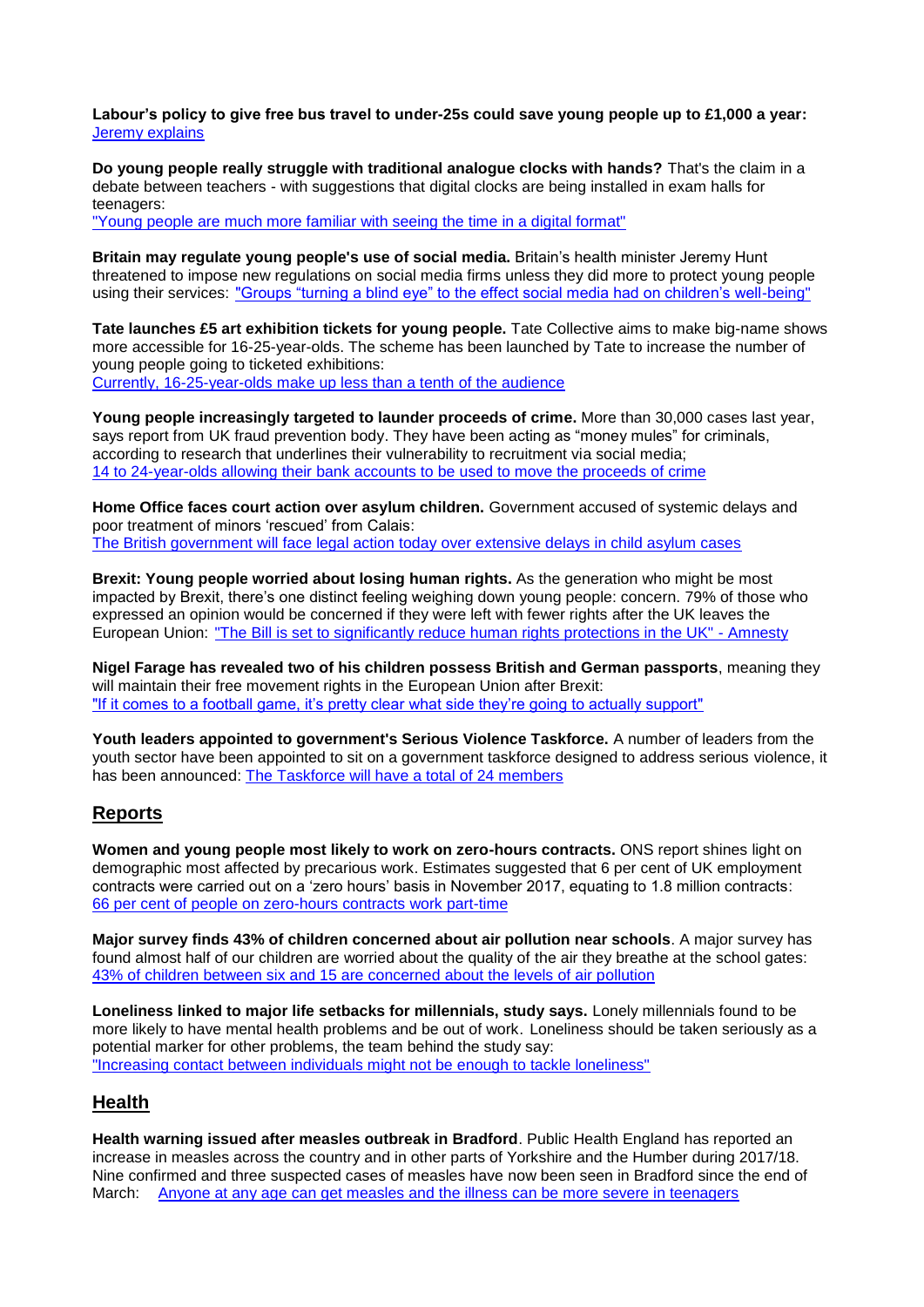**Cyberbullying makes young people more than twice as likely to self-harm or attempt suicide**, a major new study has shown. The growth of social media has left many youngsters vulnerable to online bullying, which can include sending threatening, humiliating of intimidating messages or posting hurtful comments or images: [Around one third of young people claim to have been victims](https://www.telegraph.co.uk/science/2018/04/22/cyberbullying-makes-young-people-twice-likely-self-harm-attempt/)

**Parents facing 'unfair child abuse claims' over bruising.** Parents are being investigated for possible child abuse because of the misinterpretation of guidelines on bruising in babies, it's claimed. Official guidelines from health watchdog NICE for hospital workers suggest such bruising is very uncommon – it's not: ["Having to take decisions based on really misleading interpretations of research"](http://www.bbc.co.uk/news/health-43865226)

**Party leaders urge Theresa May to act on childhood obesity**. Jeremy Corbyn among those seeking curbs on TV advertising for junk food and discount deals: [A ban on buy-one-get-one-free offers on junk food sought](https://www.theguardian.com/society/2018/apr/25/party-leaders-urge-theresa-may-to-act-on-childhood-obesity)

# **Blogs**

**Please stop blaming the internet for Young People's loneliness.** We need to stop piling all of the blame onto the online world and focus on the more pressing reasons for young people's remoteness. ["There's no need to look any further than our money –](https://www.huffingtonpost.co.uk/entry/please-stop-blaming-the-internet-for-young-peoples_uk_5ad73f43e4b0d6cc69cc7321) or lack thereof"

# **Vacancies**

**The very latest Youth Work related vacancies** in Yorkshire and the Humber: [Jobs in our region](https://www.indeed.co.uk/Youth-Worker-jobs-in-Yorkshire-and-Humberside)

#### **National Youth Association: Practice Development Manager**

**Location:** Flexible (post holder can be home based or based at one of our regional offices in Leicester, London or Newcastle) **Contract:** Permanent Contract. **Salary:** £35,000 – £40,000 per annum **Closing date:** Monday 30th April 2018 (12 noon) [Full details and application process](http://www.nya.org.uk/about-us/jobs/)

# **Events and Training**

**Think Tank: how to engage with BAMER LGBT+ young people:** Meeting for organisations to discuss how to better engage with Black, Asian, Minority Ethnic & Refugee (BAMER) Lesbian, Gay, Bisexual & Transgender+ Young People. 10th May 2018, 10am-1pm Sheffield Town Hall: [Full details and booking arrangements](https://www.eventbrite.co.uk/e/bamer-lgbt-think-tank-tickets-44838159141)

**Creating Spaces for Collaboration in Youth and Community Work.** The purpose of this seminar is to progress a conversation and foster collaborations for universities and practice agencies in creating meaningful spaces for practice-based learning: **Leeds Beckett University Wed 20 June 2018** Leeds: [Full details and booking arrangements](https://www.eventbrite.co.uk/e/creating-spaces-for-collaboration-in-youth-and-community-work-leeds-tickets-45348648027?aff=eac2)

### **Resources**

**Film - tender drama telling the story of gifted young footballer Charlie who passes up on a lucrative career.** His crisis is rooted in gender confusion - Charlie identifies as female and, after years of denial, is finding it difficult to hide her true feelings any longer. This is anathema to her dad Paul, but she gets a more sympathetic hearing from her mum and sister: See the trailer - [this film is a great resource for work with young people around gender. Out on Sky now](http://www.sky.com/tv/movie/just-charlie-2017/video/just-charlie-trailer)

**Young people with experiences of homelessness** are one of the most vulnerable groups in society and continue to make up approximately half of the people accessing homelessness services in England. Benefit reduction was a cause of homelessness in one in 10 cases: [Read the full report](https://www.homeless.org.uk/sites/default/files/site-attachments/Young%20and%20Homeless%202018.pdf)

**Volunteers' Week** is a chance to say thank you for the fantastic contribution millions of volunteers make across the UK. It takes place **1-7 June** every year and is an opportunity to celebrate volunteering in all its diversity: [Downloadable Resources for Volunteers Week -](https://volunteersweek.org/?_cldee=cGF0cmlja2FtYnJvc2VAeW91dGh3b3JrdW5pdC5jb20%3D&recipientid=contact-7d16ed59593be5118133c4346bad20a4-0a6a124155444cefba003f657753d5dd) Get them now

### **European Exchange and Partnership Opportunities – Eurodesk**

**Erasmus+ Key Action1-Mobility projects for young people** - Youth Exchanges. Organisations active in the fields of education, training and youth receive support from the Erasmus+ Programme to carry out projects promoting different types of mobility: [Full details and deadline dates](https://programmes.eurodesk.eu/grants#64622)